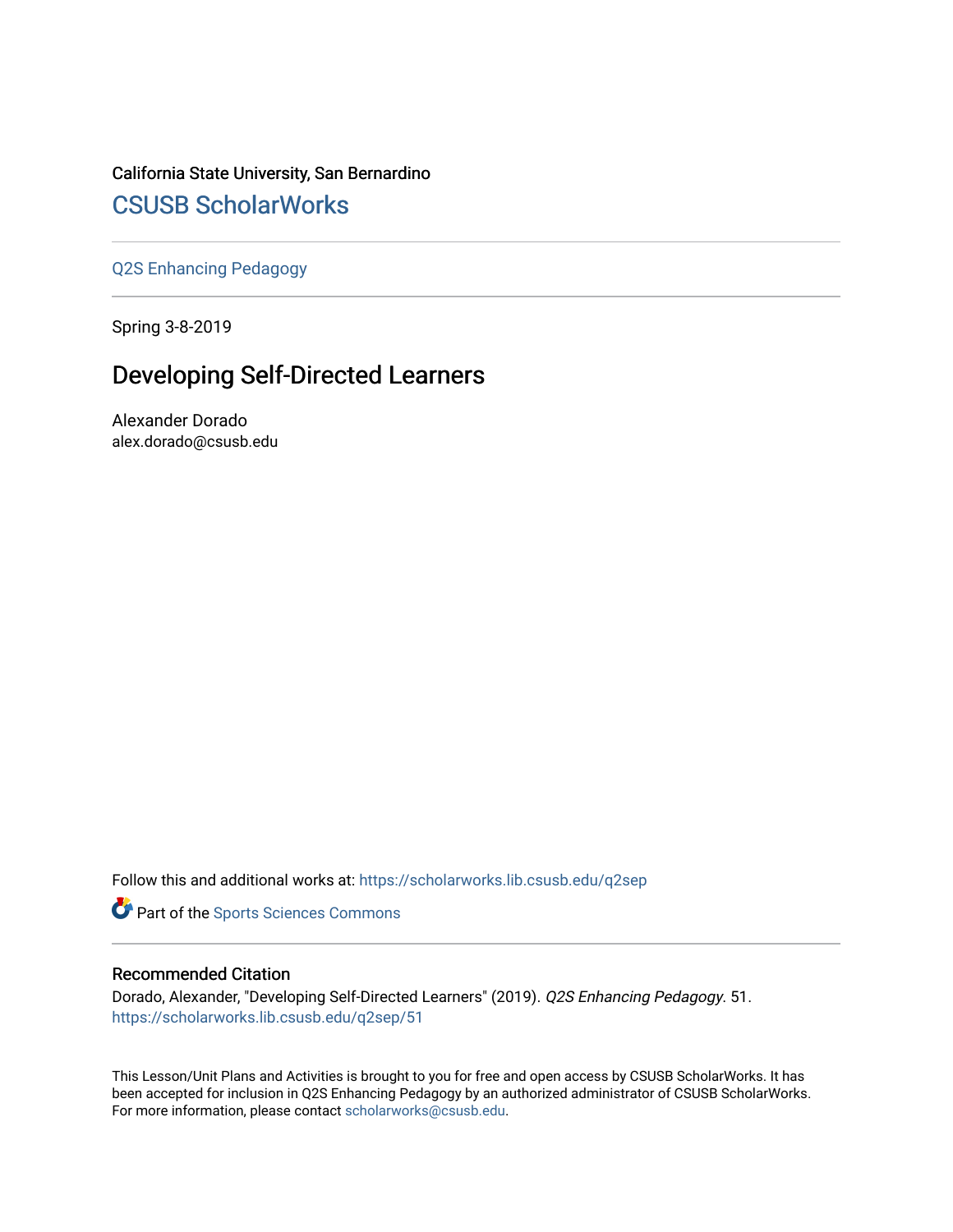For this module I chose to provide a checklist and rubric to facilitate self and peer reviewed assessments.

The final project for my fitness and testing course is to have students act as a strength and conditioning coach and teach a client how to safely perform an exercise. There are two parts to the presentation. Content, where students need to provide accurate information regarding the exercise. And delivery, making sure they convey their information clearly and in a professional manner.

In the past I provided a sheet with directions for the assignment. I also performed mock presentation as an example, so they could see what I was looking for. One good example, where I covered all the important information. And one poor example, where a skipped through material. At first I thought that was adequate, but after reviewing the ACUE module I learned there is more I could be doing to better prepare the students.

#### **New rubrics and assessments**

This quarter I provided more content to help students prepare for the presentation. I provided a checklist for students to gauge their progress in preparation. The checklist included key aspects of the presentation. Target muscles, muscle actions, equipment necessary, safety etc. I instructed the students to make sure each of those boxes were checked off by the end of the presentation.

A rubric was also provided. This let students know exactly how I will be grading. It was 5 sections each with a 5 point scale. It included details on what constitutes a 5/5, a 4/5, a 3/5 and so on.

A peer reviewed presentation checklist, where they rehearse with a partner and receive feedback on their verbal delivery. In the past students prepared for the project on their own. This quarter I offered one day specifically for rehearsal of the presentation. In class students paired up with another student and practiced their presentation. They then fill out a peer reviewed checklist to see what they did well and what they could improve on. From the time allotted in class, it looks like each student can practice their presentation 2 - 3 times with other classmates.

### **What challenges did you face during this activity?**

One challenge I faced with this activity is that some students did not take it seriously. Some students used it as an opportunity to skip class or scroll through their phones. While some students were 100% serious, doing what they could to get as much practice in. This caused some problems as some serious students were paired with non serious. Students felt they were losing an opportunity to improve because of partners not paying attention.

The way I handled it was to send students out of the class. In this course time is split between a classroom and a weight room. Time is limited in the weight room, equipment is limited in the weight room. Because time and equipment are limited, students need to maximize opportunities there. If a student is spending time messaging on their phones, they are wasting their time as well as their classmates. There is also a safety concern when phone use occurs in the weight room. Mobile phone use while exercising can alter exercise technique, that may lead to injury. To limit the wasted time and maximize safety I have a "no phone" policy when in the weightroom. They are introduced to that policy on day one of the course. Students messaging on their phones were removed from class. This minimized phone use, and the activity preceded smoothly.